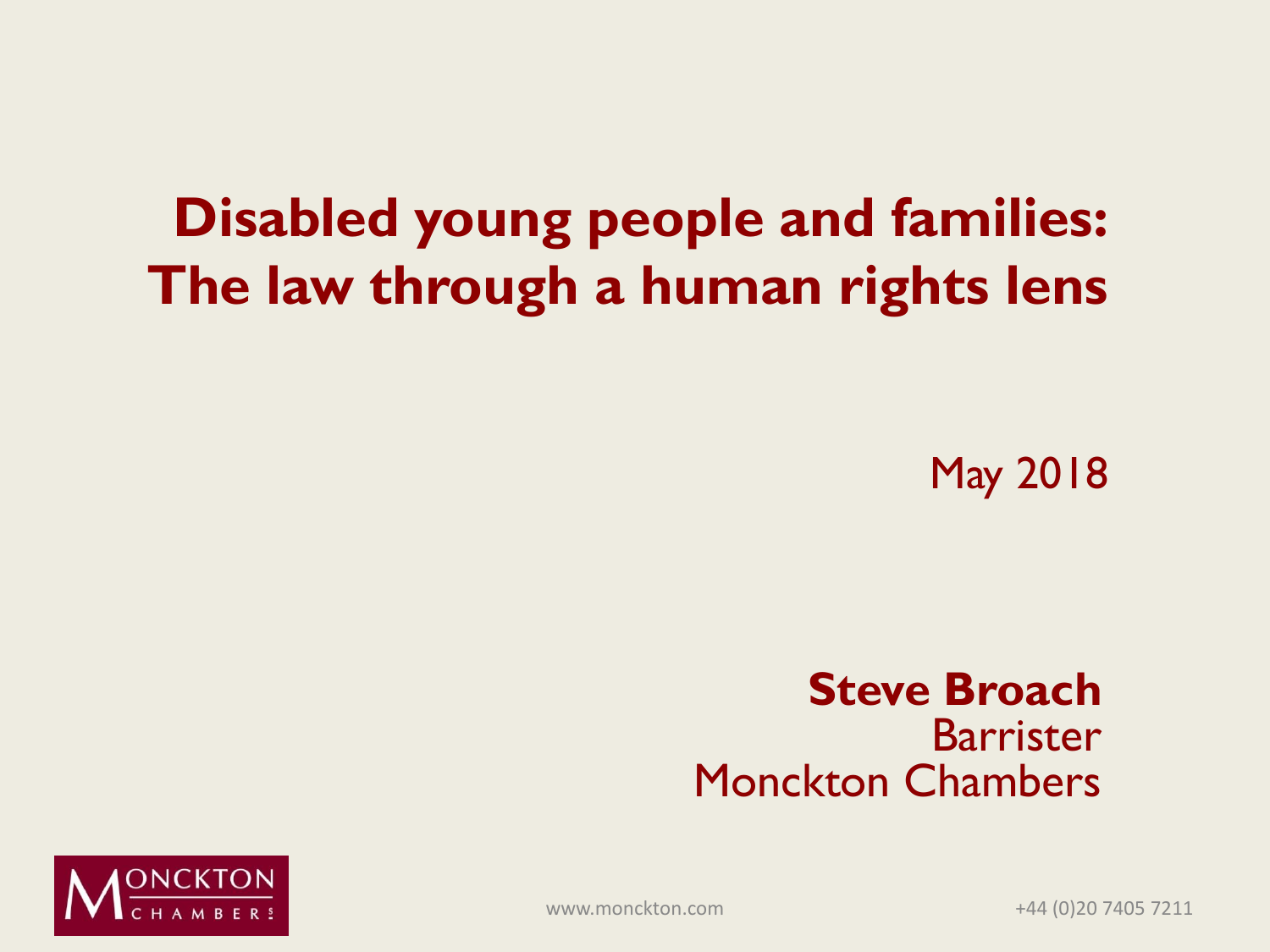## Key human rights instruments

- European Convention on Human Rights (ECHR)
	- Incorporated into English law through Human Rights Act 1998 – see section 6
- UN Convention on the Rights of the Child  $(CRC)$  – applies up to 18
- UN Convention on the Rights of Persons with Disabilities (CRPD)
	- Not part of English law, but relevant in three ways

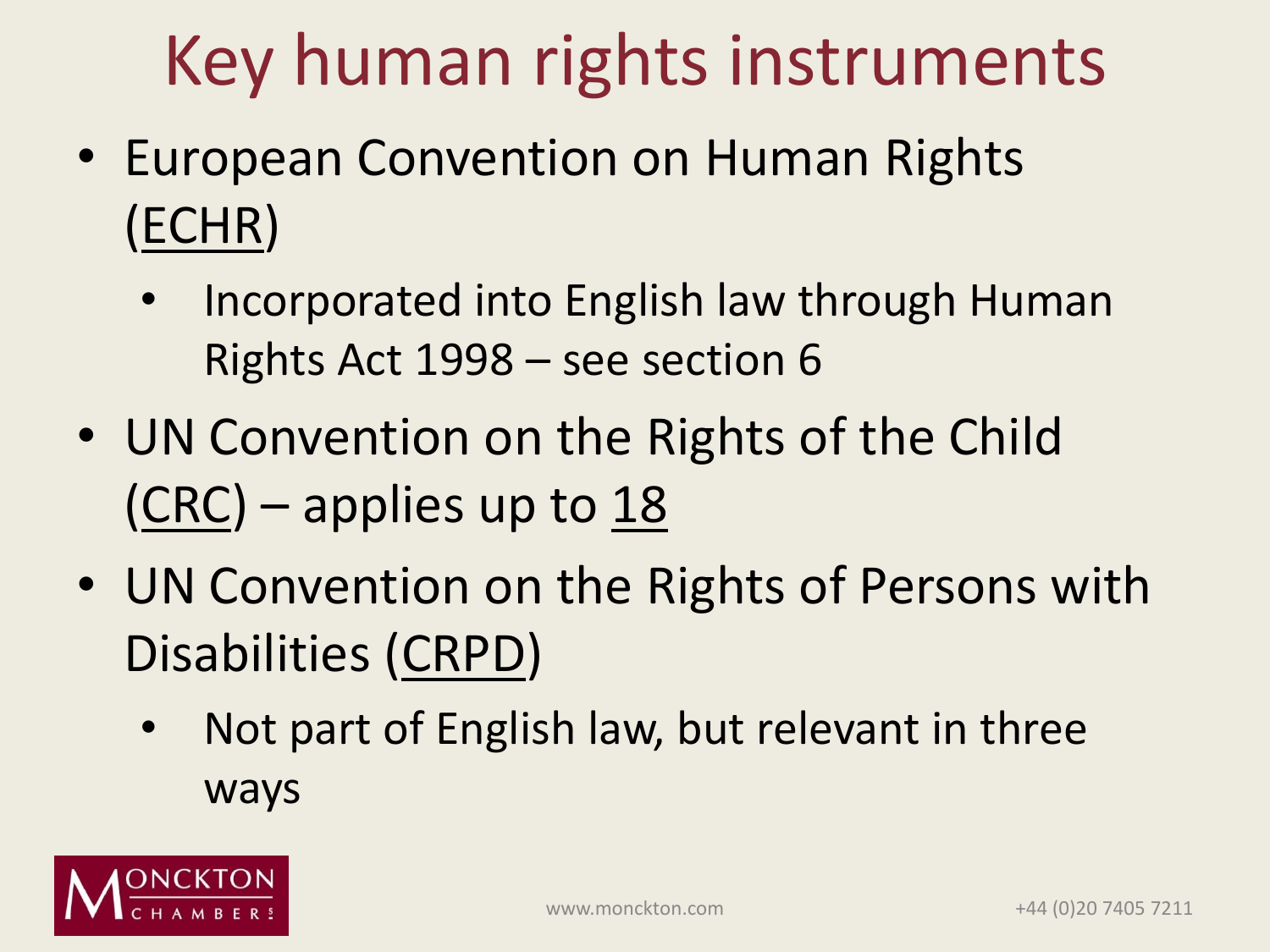## Key human rights instruments

- Article 1 CRPD
	- 'The purpose of the present Convention is to promote, protect and ensure the full and equal enjoyment of all human rights and fundamental freedoms by all persons with disabilities, and to promote respect for their inherent dignity.'
- Progressive realisation of Econ/Soc rights
	- 'each State Party undertakes to take measures to the maximum of its available resources ...ith a view to achieving progressively the full realization of these rights...' (Art 4 CRPD / CRC)

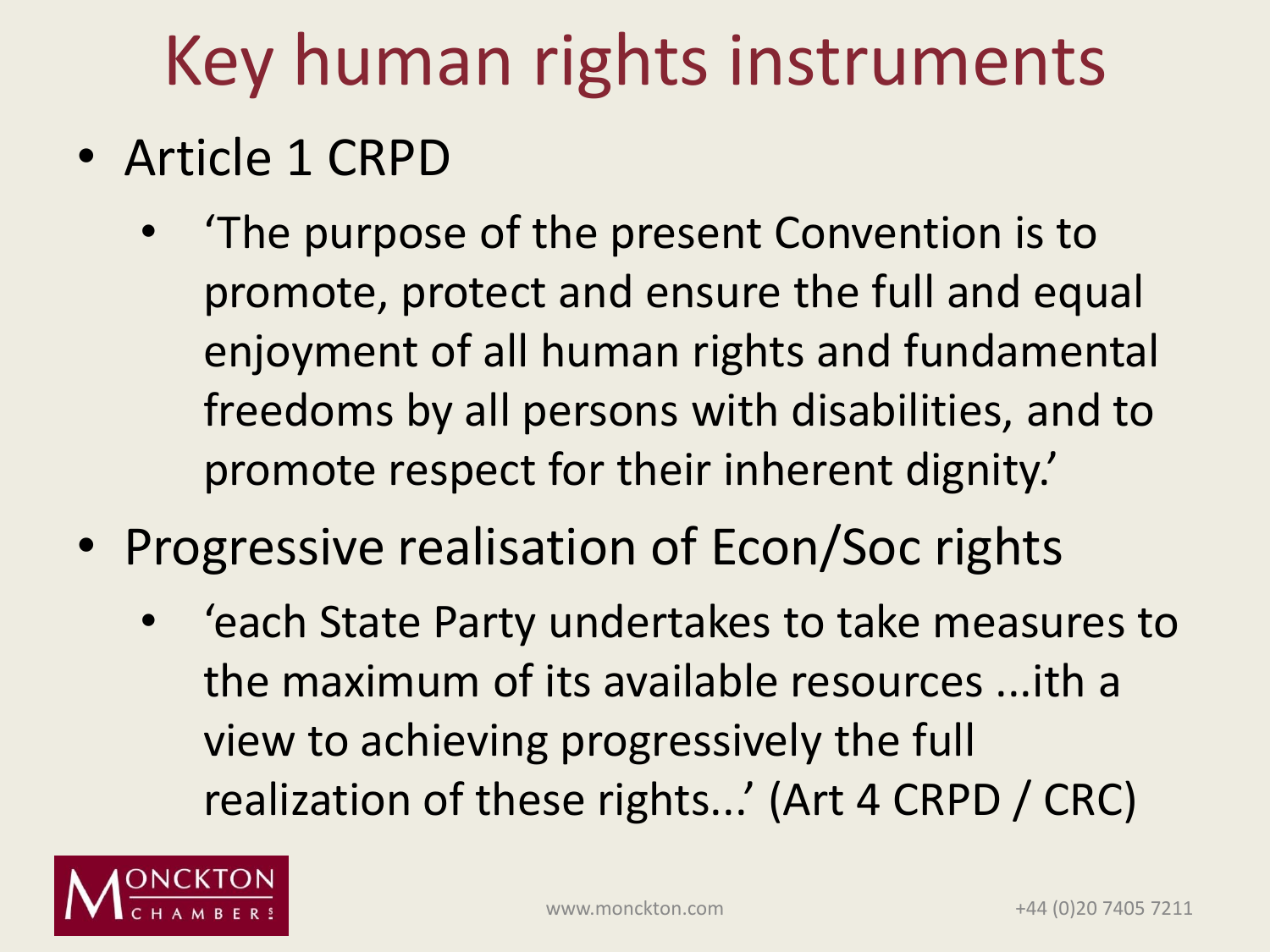#### Relevance of CRC / CRPD

From *SG v SSWP* ('Benefit Cap' case)

- 1. Inform decisions on whether ECHR rights have been infringed – e.g. *Mathieson* in relation to children's best interests
- 2. Help resolve any ambiguity in domestic legislation
- 3. Inform development of common law

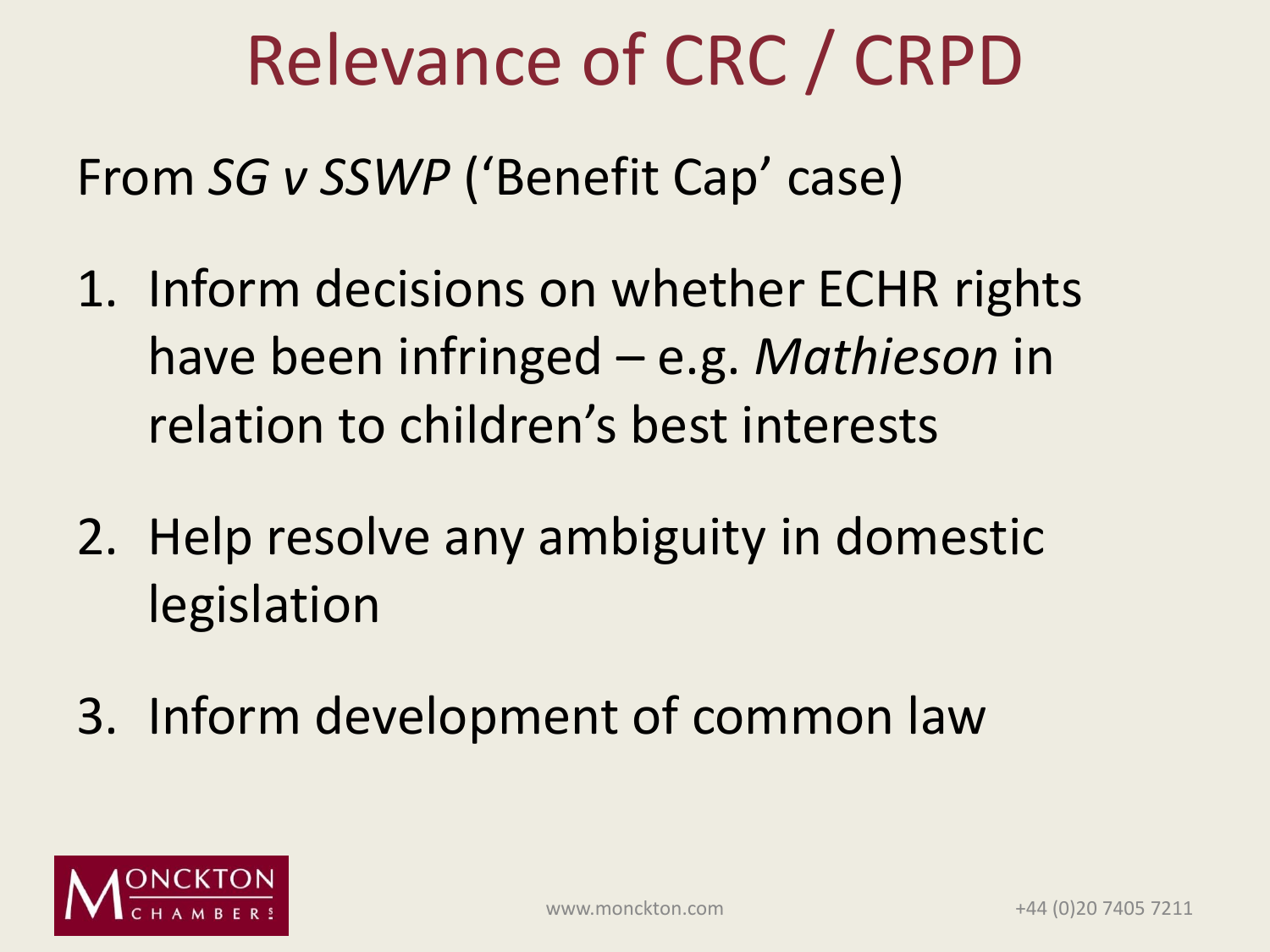### Article 23 CRC – disabled children

- Right to 'full and decent life, in conditions which ensure dignity, promote self-reliance and facilitate the child's active participation in the community.'
- Right to 'special care'
	- subject to 'available resources'
	- education, training, health care services, rehabilitation services, preparation for employment and recreation opportunities
	- fullest possible social integration / development

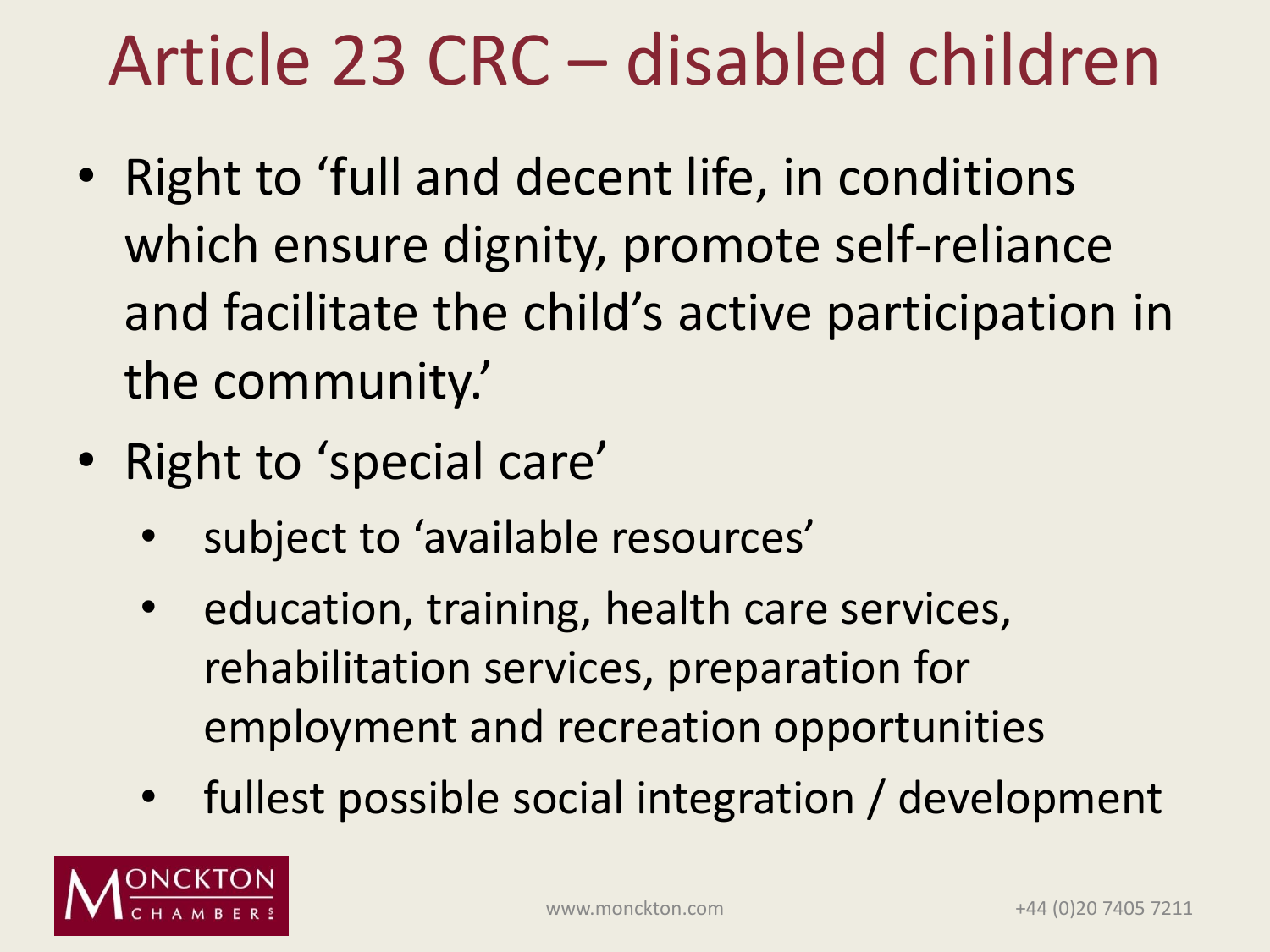### Article 7 CRPD – disabled children

- 'States Parties shall take all necessary measures to ensure the full enjoyment by children with disabilities of all human rights and fundamental freedoms on an equal basis with other children.'
- 'Best interests' obligation
- Participation obligation

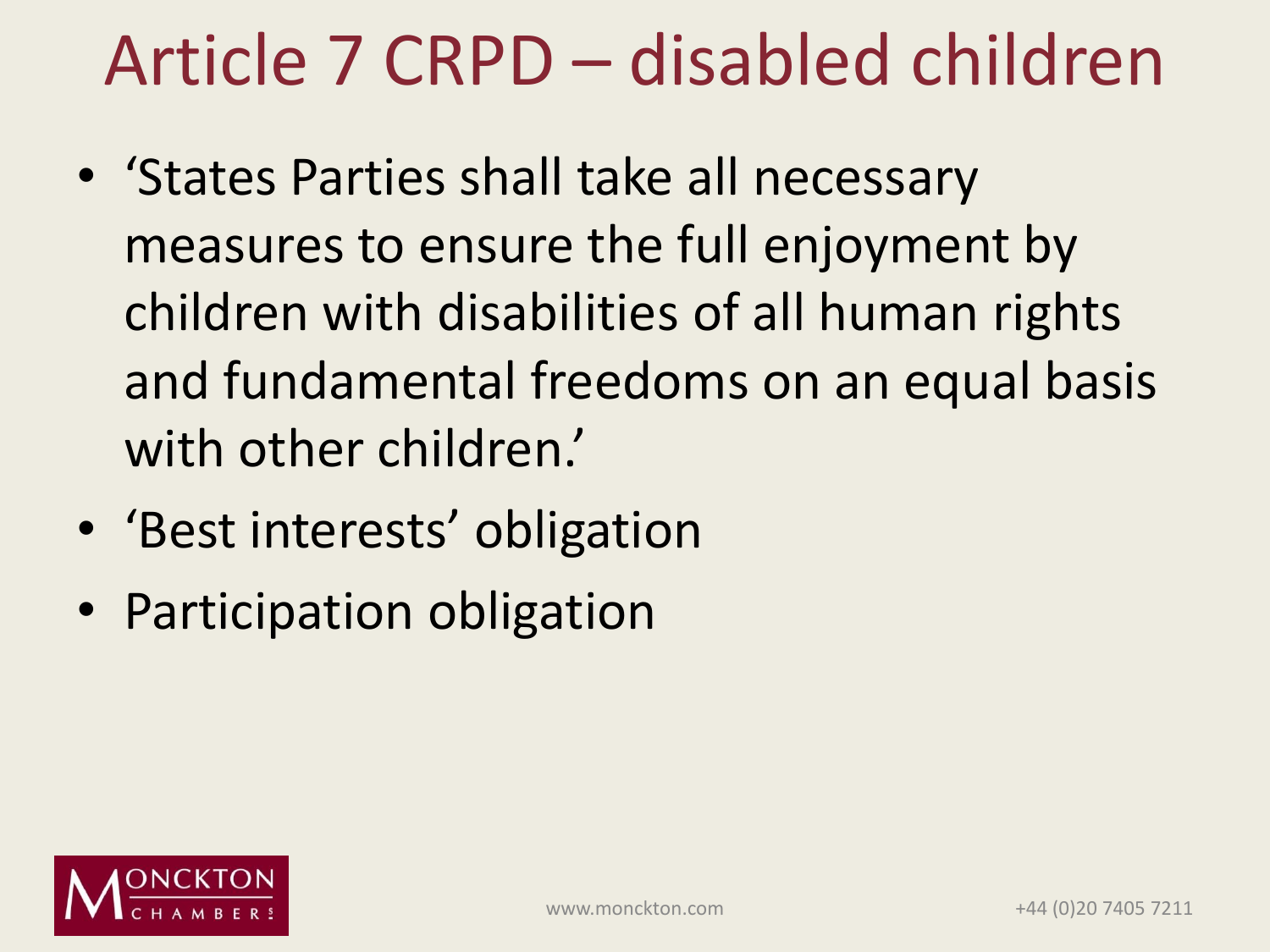## (1) Participation

- Article 8 ECHR
	- Right to be heard on decisions which impact on your private life (inc 'physical and psychological integrity'), family life and home
- Article 12 CRC / Article 7 CRPD
	- Children's right to participate views given 'due weight in accordance with the age and maturity of the child'
- Article 3(c) CRPD general principle of participation

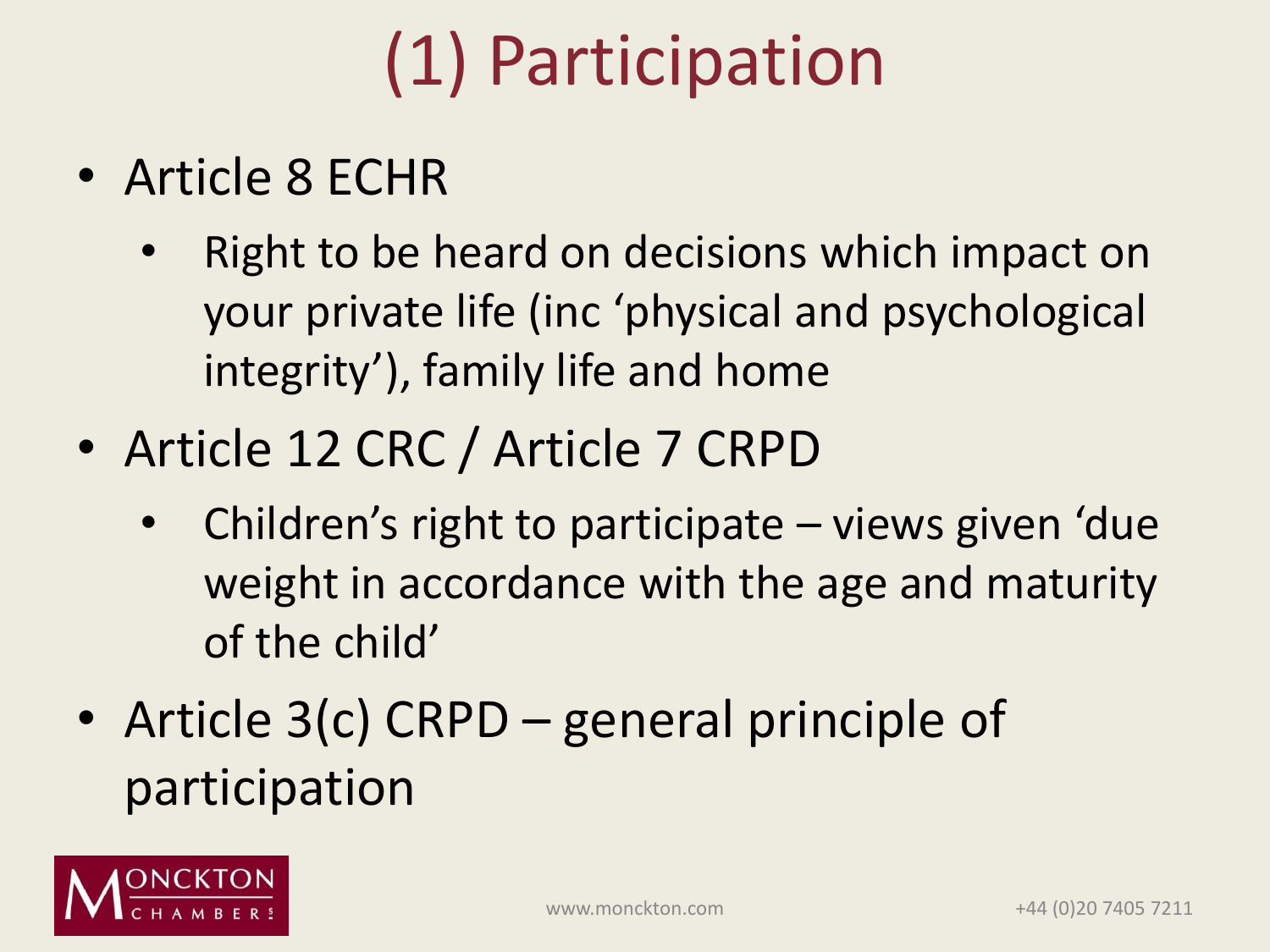### Views, Wishes and Feelings

- Central to any 'best interests' decision making under section 4 Mental Capacity Act 2005
	- See Baroness Hale in *Aintree v James*
- Sections 17(4A) and 20(6) Children Act 1989
	- Requirement to ascertain and give 'due consideration' to child's wishes and feelings before providing services
- Section 19 Children and Families Act 2014
	- Due regard to need to support effective participation by children, YP and families

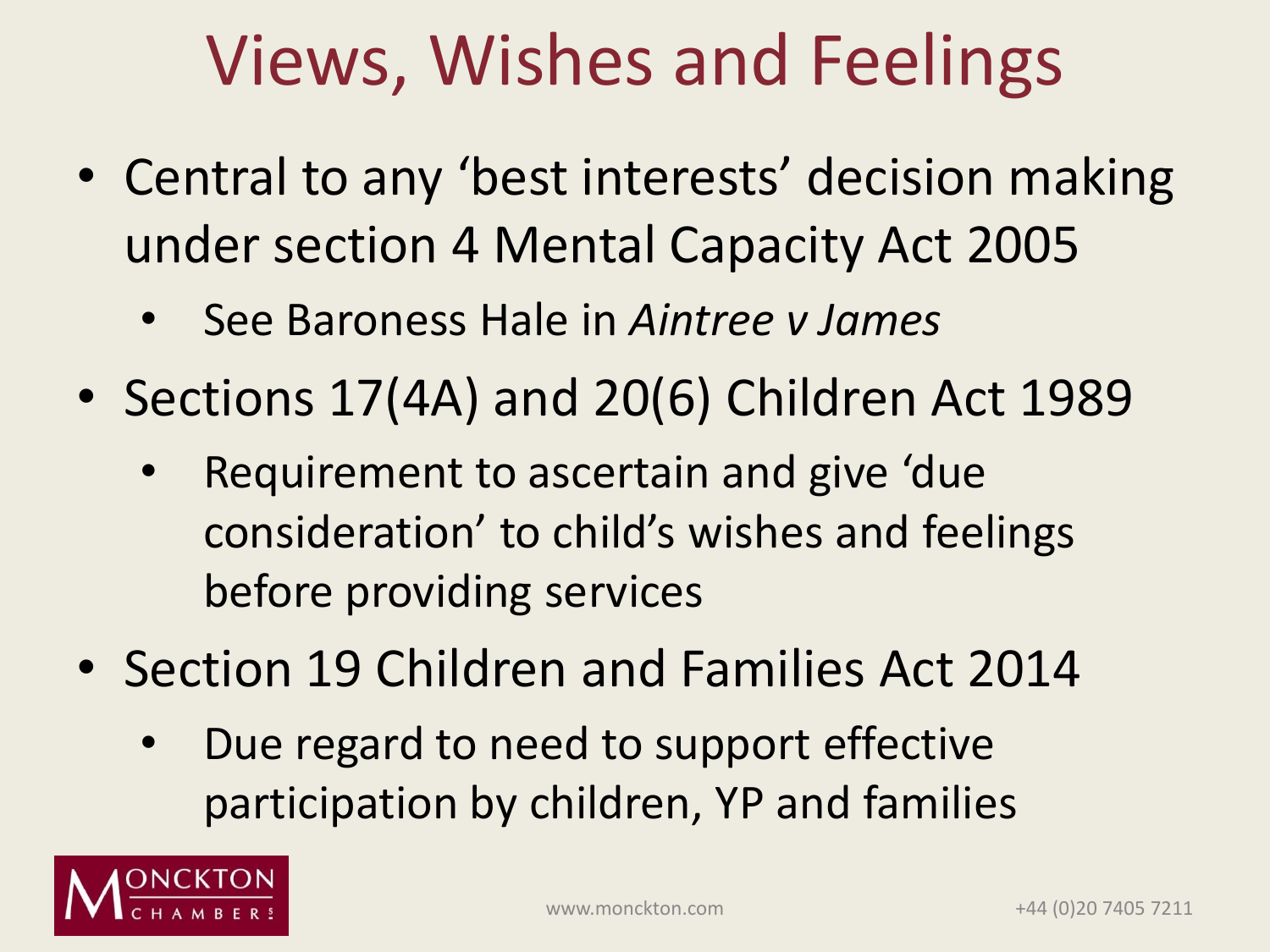## (2) Non-discrimination

- Article 14 ECHR
	- Requires another ECHR right (e.g. Article 8)
- Article 2 CRC
	- Discrimination against children
- Article 4 CRPD
	- 'Without discrimination of any kind on basis of disability'

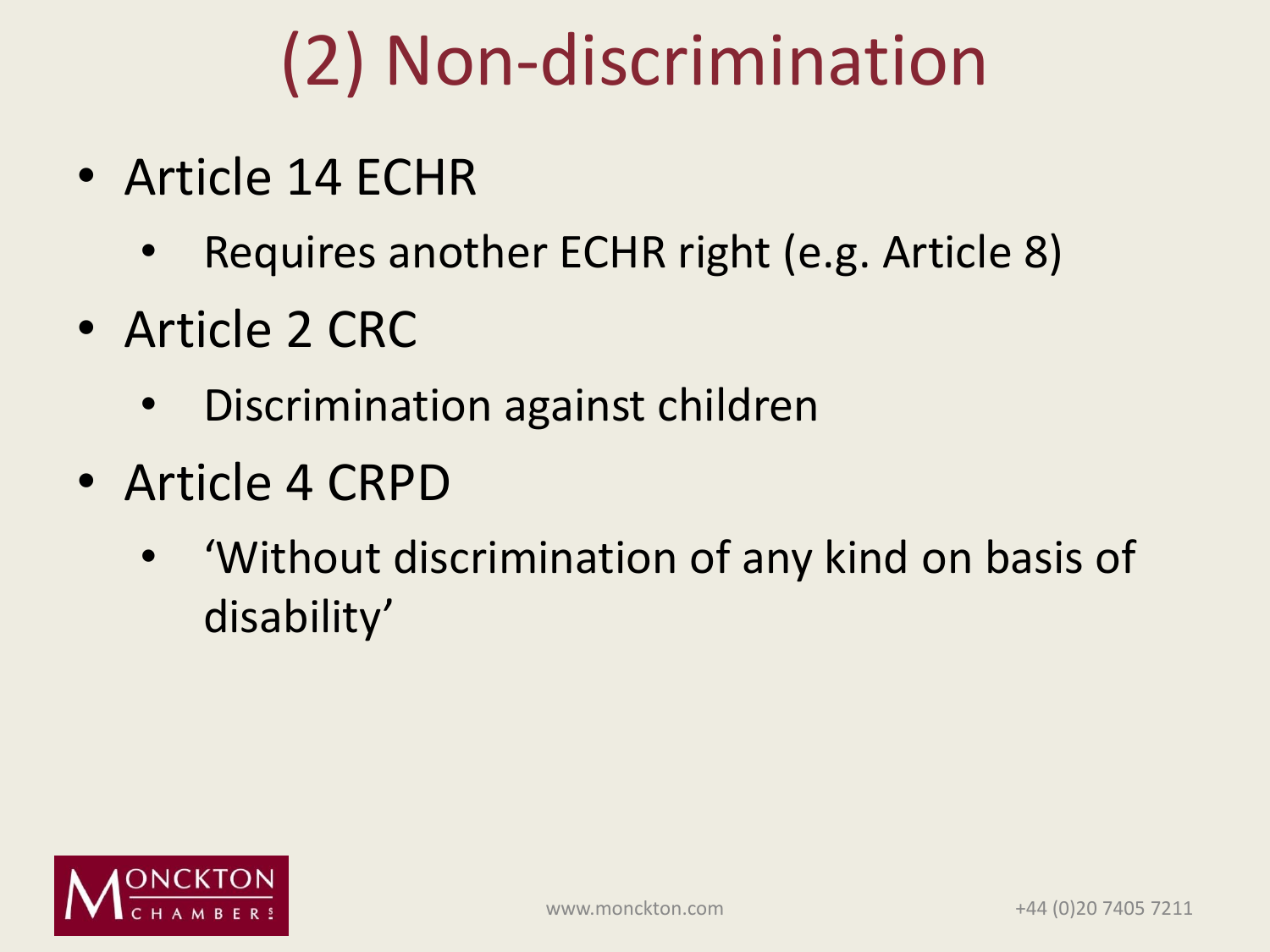#### Duties not to discriminate

#### Equality Act 2010

- 1. Direct discrimination
- 2. Indirect discrimination 'blanket' policy having a disproportionate adverse affect on a particular group
- 3. Discrimination arising from disability less favourable treatment because of something arising in consequence of disability
- 4. Failure to make reasonable adjustments positive obligation to take all reasonable steps to address substantial disadvantages

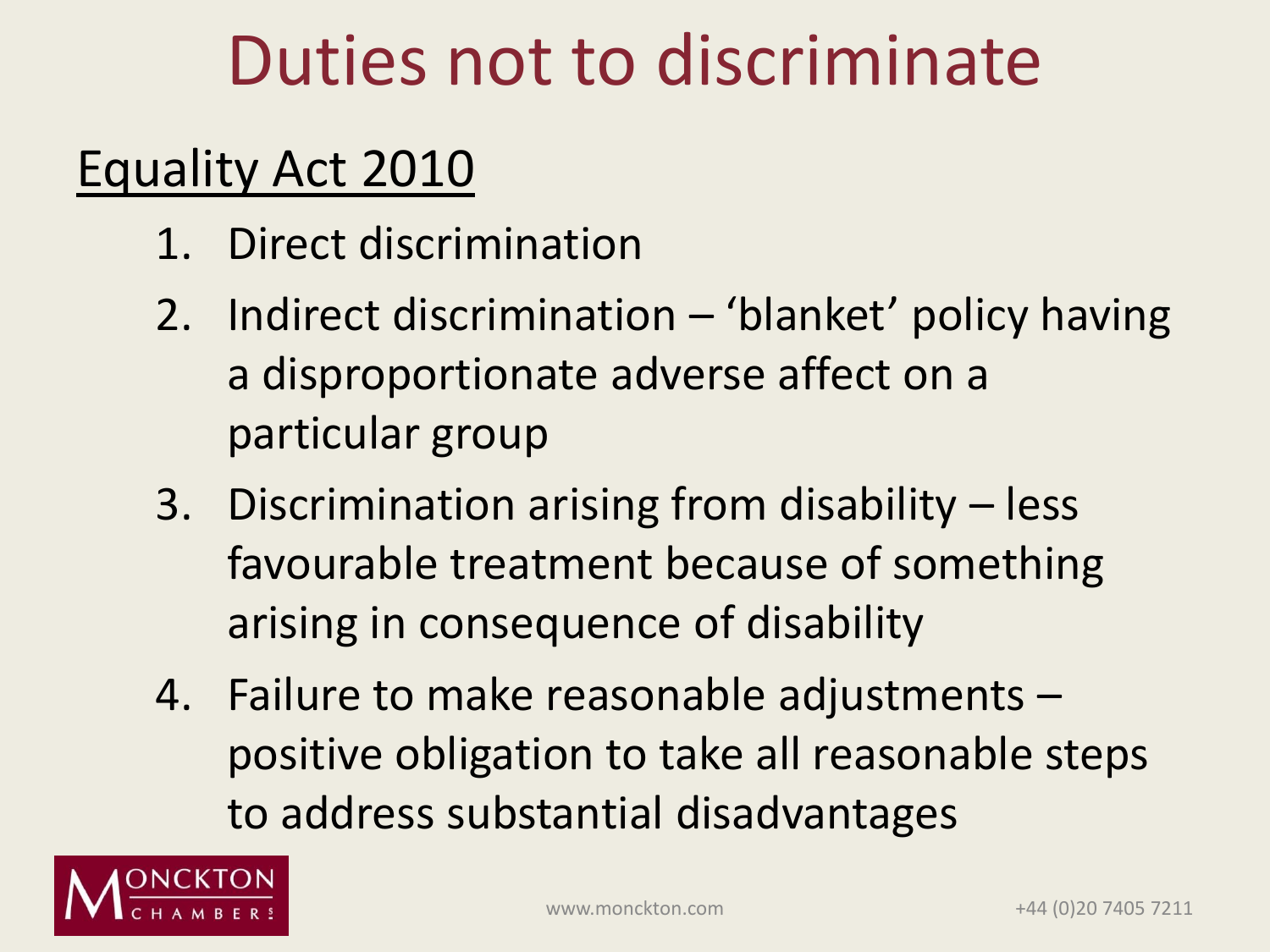#### PSED

Section 149 of the Equality Act 2010

Requires public bodies to have 'due regard' to a series of specified needs when carrying out their functions.

Includes needs to eliminate discrimination and advance equality of opportunity

*Bracking* – two key issues:

- 1. Proper understanding of impact of the decision on disabled children and families
- 2. Specific regard to the needs specified in section 149

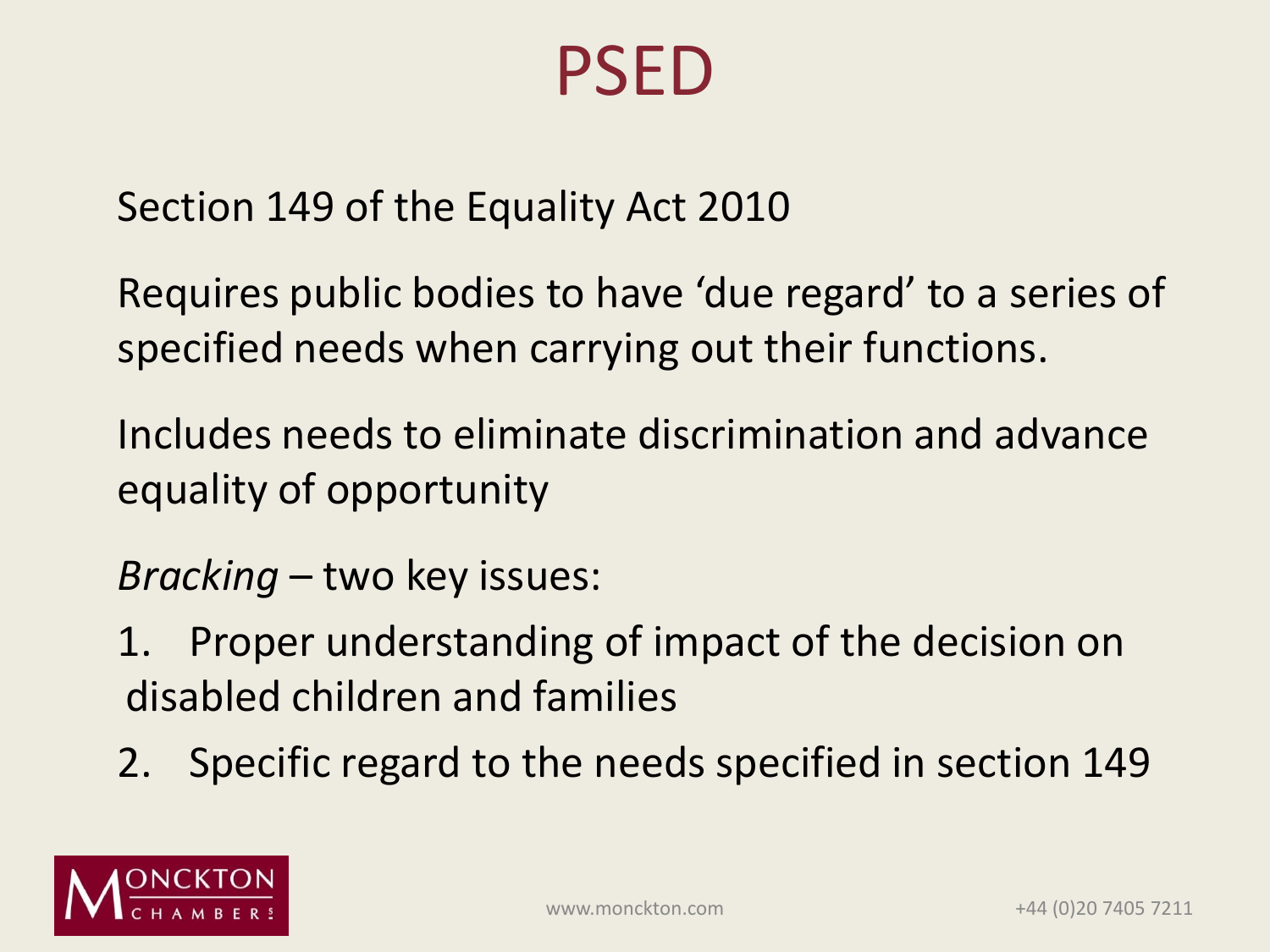#### PSED

Recent case example – *R (DAT and BNM) v West Berkshire*

- West Berkshire Council decided to cut funding for short breaks provided by voluntary sector by 52%
- Challenged through judicial review (two children, legal aid).
- Court held decision unlawful because
	- No consideration of relevant legal duties
	- Misdirection as to the requirements of the PSED
- Decision quashed, council required to reconsider

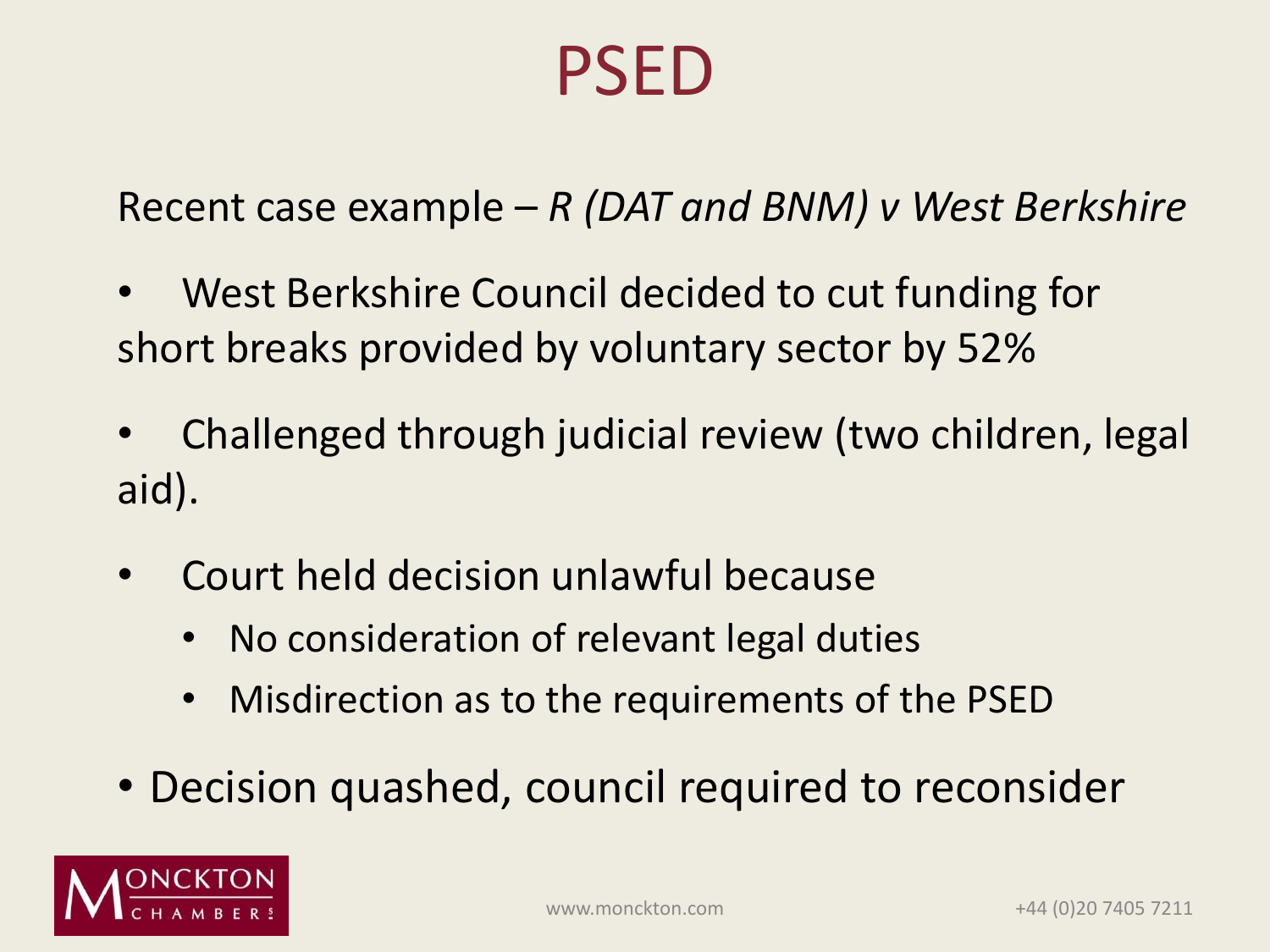### (3) Best Interests

- Article 3 CRC
	- All children
- Article 7 CRPD
	- Disabled children

'In all actions concerning children…the best interests of the child shall be a primary consideration.'

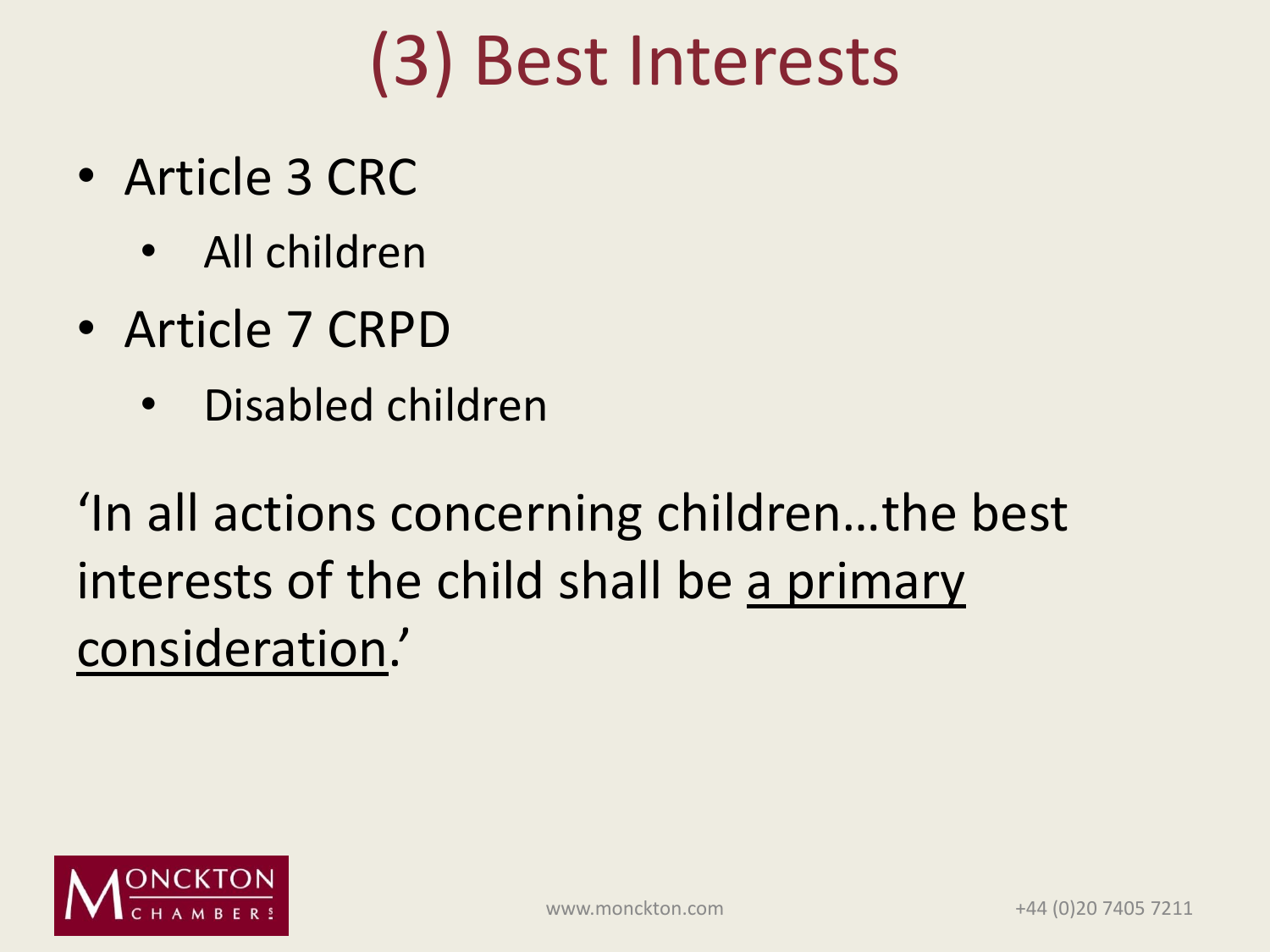### Domestic legislation

Section 11 of the Children Act 2004 (social care and other local authority functions)

Section 175 of the Education Act 2002 (local authority education functions and schools)

Duty to 'have regard to the need to safeguard and promote the welfare of children'

- Requires 'active promotion' of children's welfare (Baroness Hale in *HC*, see also *R (J and L) v Hillingdon*)

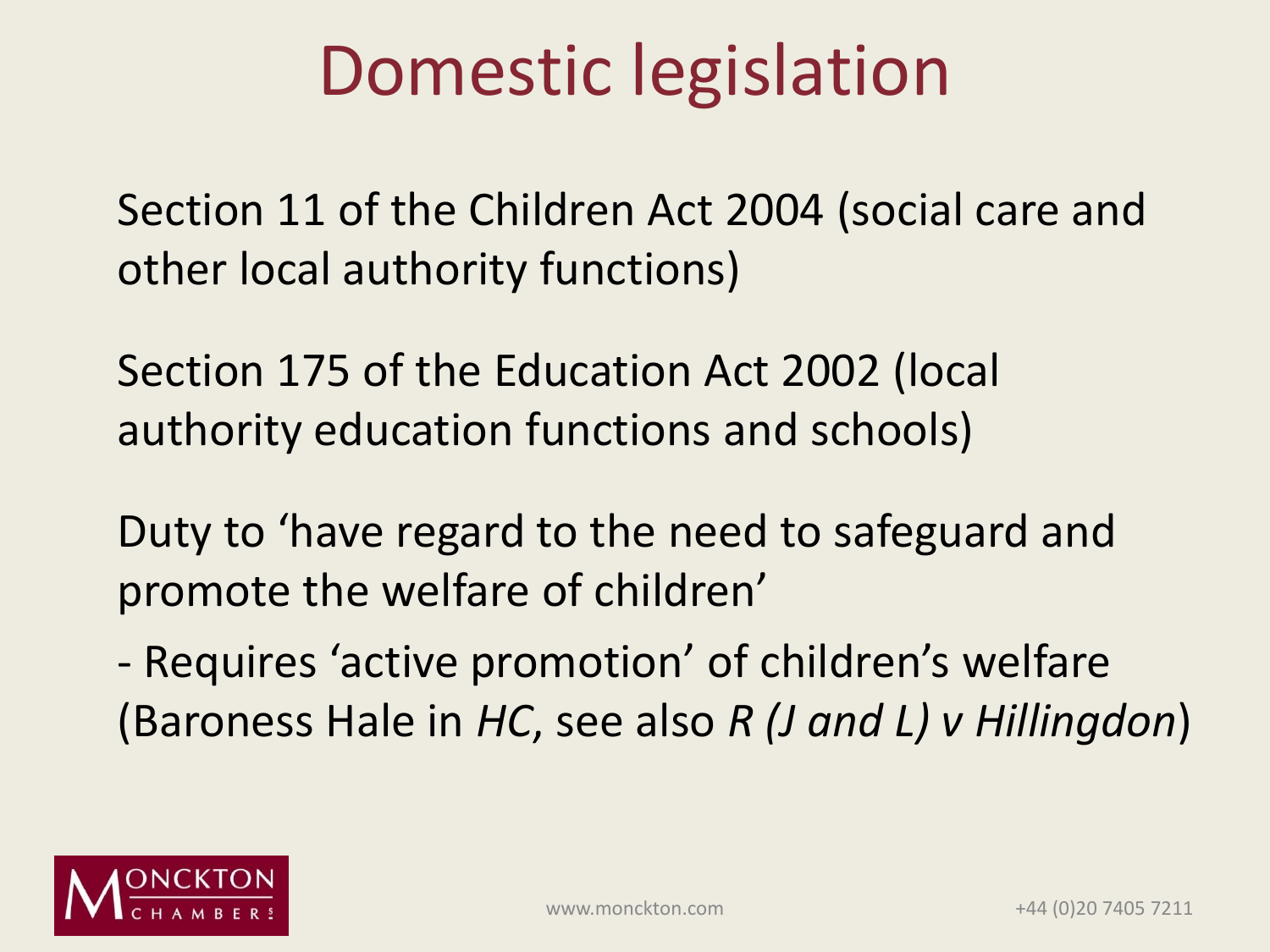## CFA - Importance of s 19 principles

Section 19 CFA provides that:

*In exercising a function under this Part in the case of a child or young person, a local authority… must have regard to…*

*the need to support the child and his or her parent, or the young person, in order to facilitate the development of the child or young person and to help him or her achieve the best possible educational and other outcomes.*

Applies to everything done under CFA

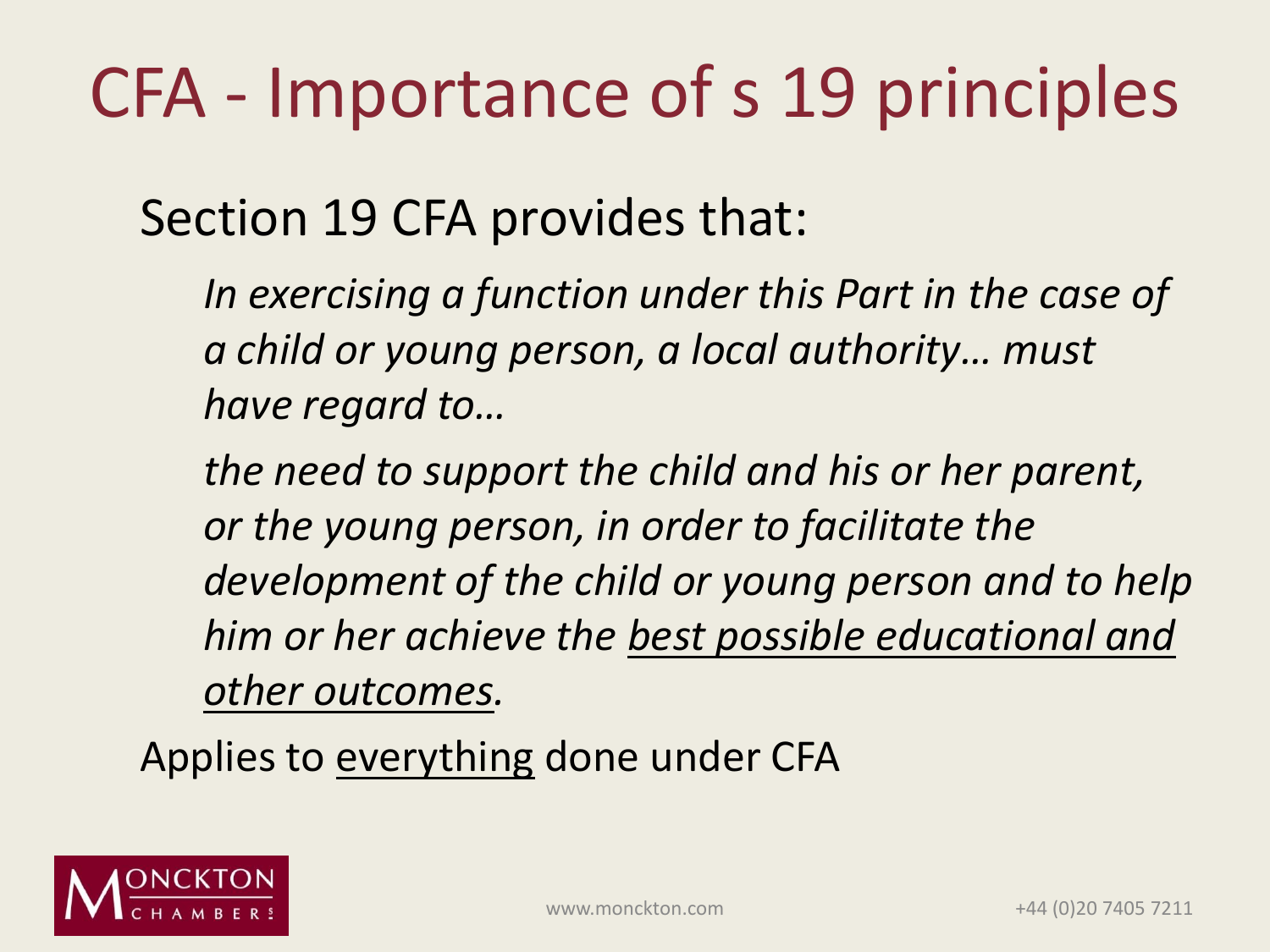# (4) Capacity

- Article 12 CRPD
	- States Parties shall recognize that persons with disabilities enjoy legal capacity on an equal basis with others in all aspects of life.
	- States Parties shall take appropriate measures to provide access by persons with disabilities to the support they may require in exercising their legal capacity.
	- States Parties shall ensure that all measures that relate to the exercise of legal capacity provide for appropriate and effective safeguards to prevent abuse...

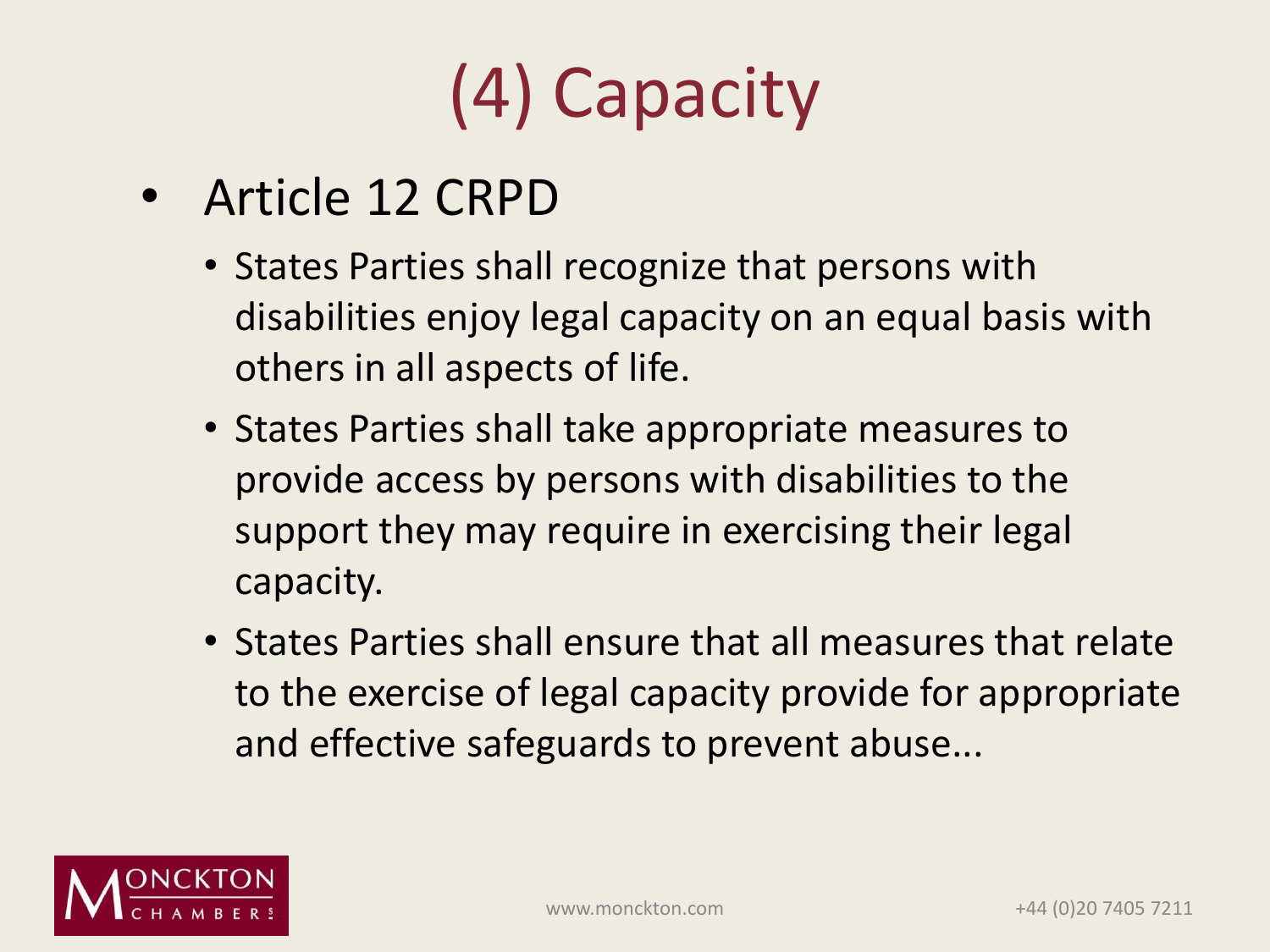## Transition - Mental Capacity

- *Gillick* competence children in principle able to make own decisions at any age
- General rule once YP turns 16 parents can no longer make decisions for them
- BUT section 80 CFA:
	- YP aged 16 and other with capacity can decide for themselves
	- Parents or 'representatives' (eg Deputies) can make decisions for YP who lack capacity up to age 25
	- Only applies to decisions under CFA

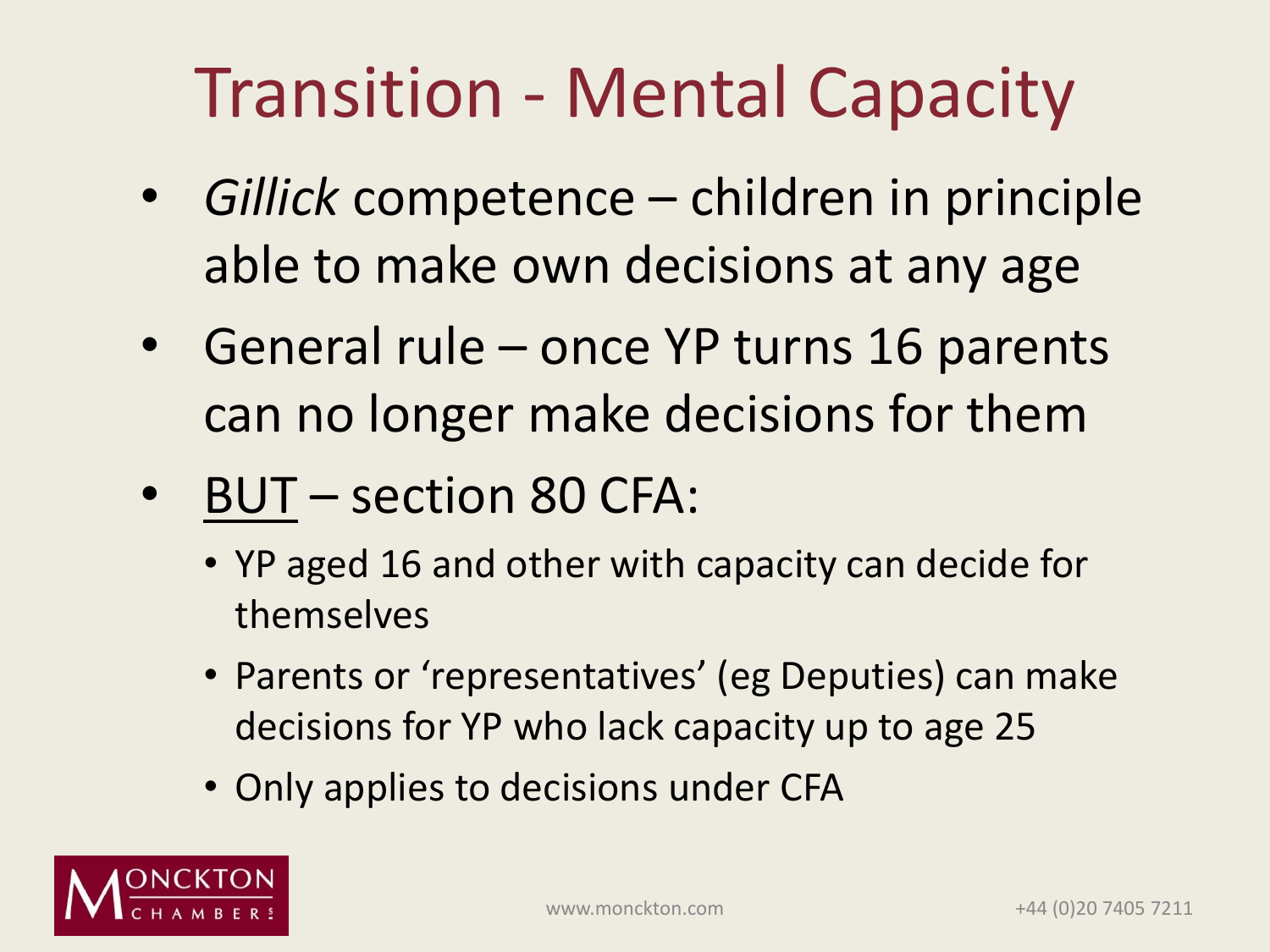## Transition - Mental Capacity (2)

#### The principles

- Section 1 MCA
	- Presumption of capacity
	- 'All practicable steps' to help make decision
	- Right to make unwise decisions
	- All acts and decisions for person who lacks capacity must be in their best interests
	- Requirement for 'least restrictive' option

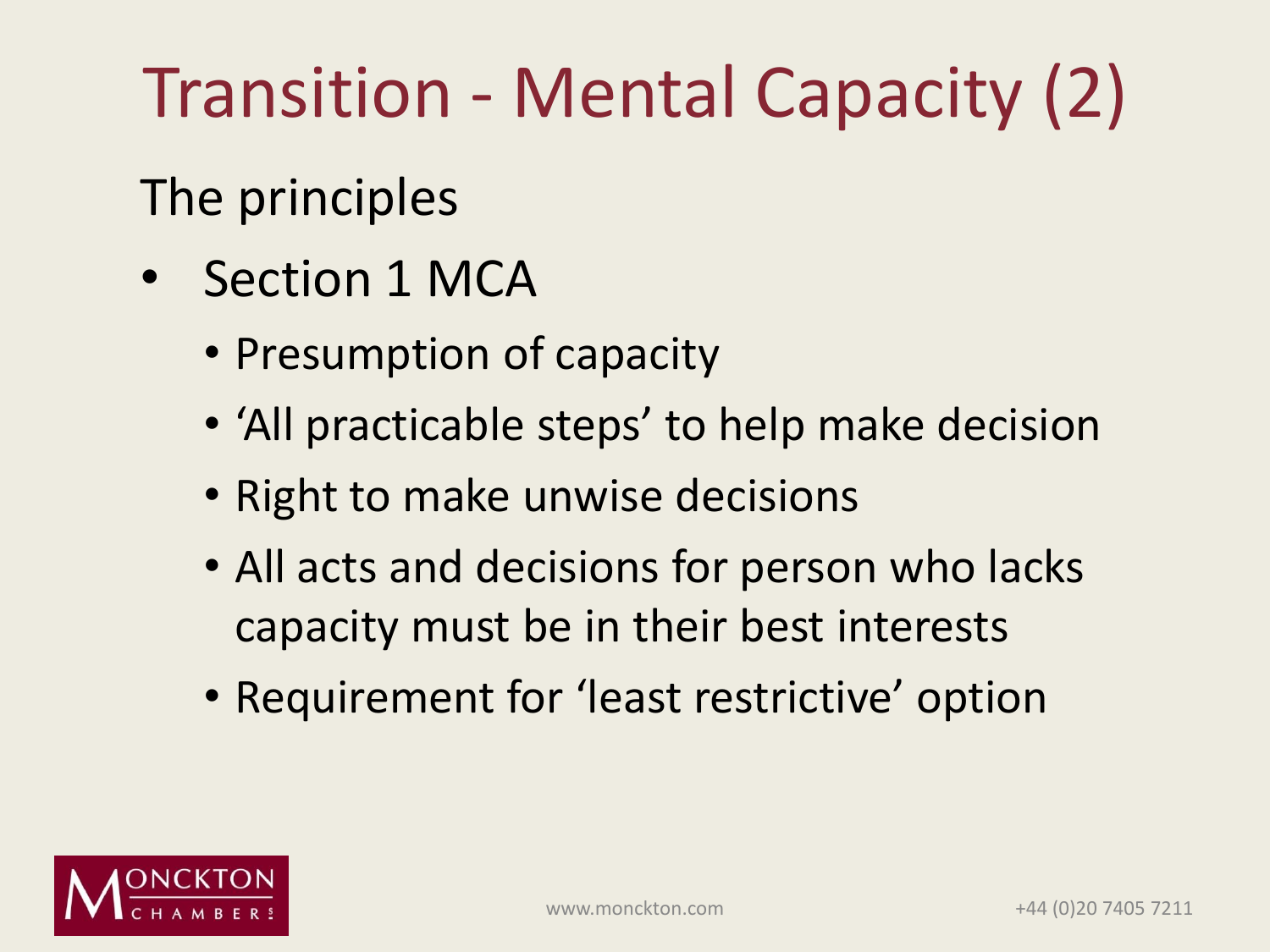## Transition - Mental Capacity (3)

General approach to mental capacity

- Section 2 MCA:
	- 'a person lacks capacity in relation to a matter if at the material time he is unable to make a decision for himself in relation to the matter because of an impairment of, or a disturbance in the functioning of, the mind or brain.'
- Section 3 MCA
	- 'unable' includes inability to understand or 'use or weigh' information

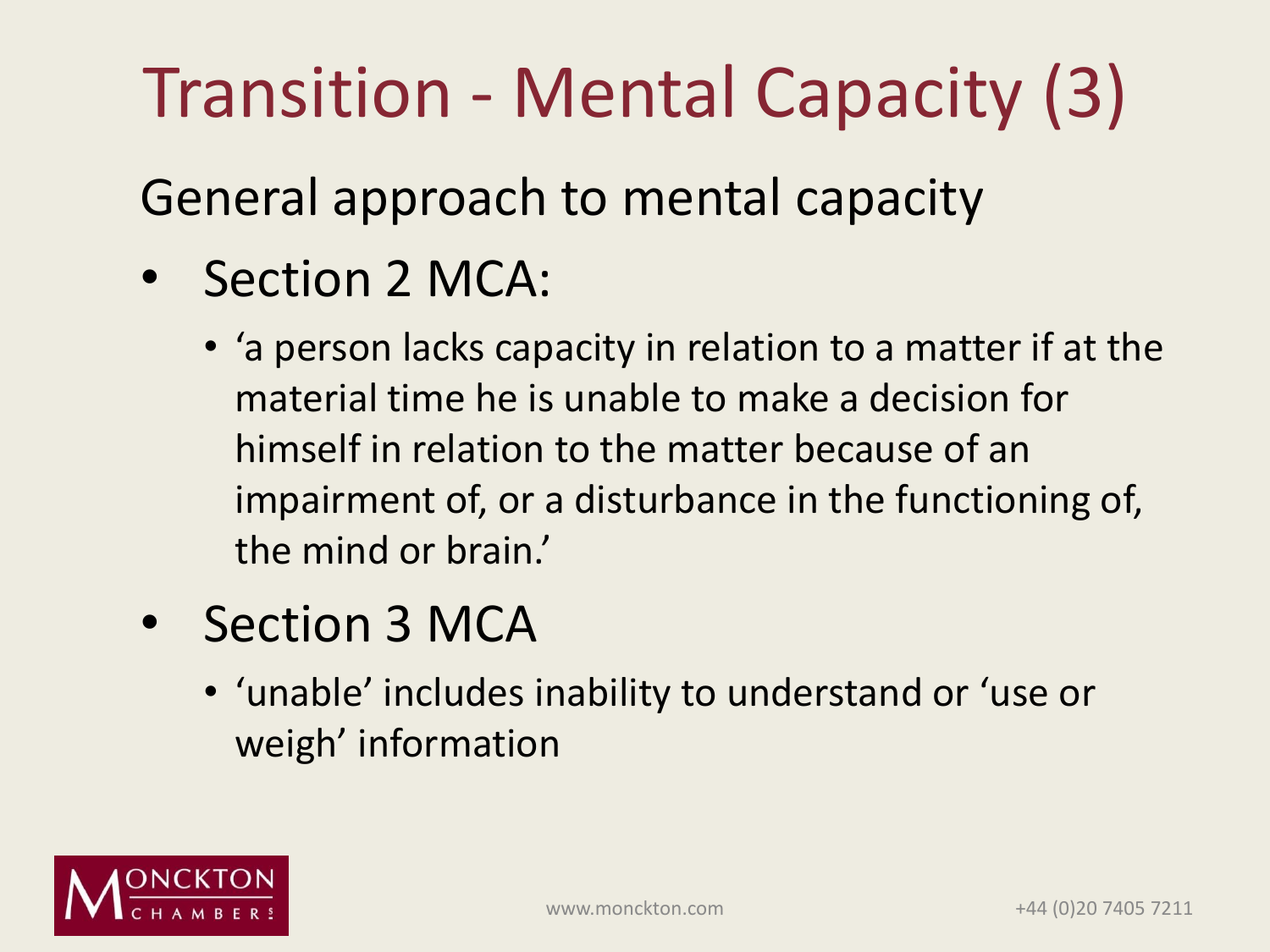## Mental Capacity (4)

- Section 4 MCA
	- Detail in relation to 'best interests' decision making
	- Requirement to involve P and family
- Section 5 MCA
	- 'general defence' for those who (i) reasonably believe a person lacks capacity and (ii) reasonably believes the act is in that person's best interests
- Complex issues in relation to deprivation of liberty
	- Deprivation of Liberty Safeguards hospital / care home 18+, Court of Protection otherwise

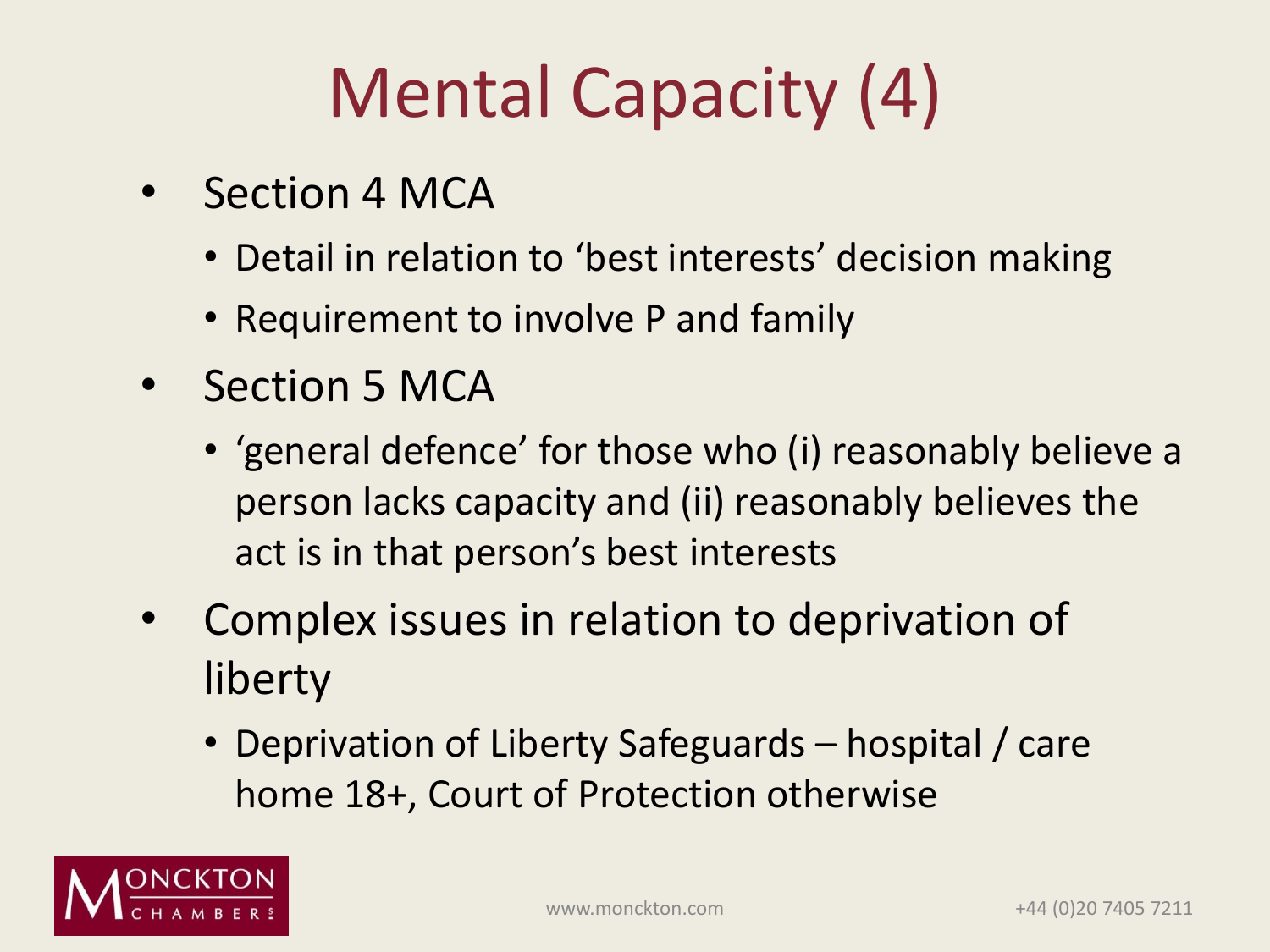# (5) Deprivation of Liberty

- Article 5 ECHR
	- 'acid test' from *Cheshire West* (not free to leave / continuous supervision and control)
- Article 14 CRPD
	- 'States Parties shall ensure that persons with disabilities, on an equal basis with others:
		- (a) Enjoy the right to liberty and security of person;
		- (b) Are not deprived of their liberty unlawfully or arbitrarily, and that

any deprivation of liberty is in conformity with the law, and that the existence of a disability shall in no case justify a deprivation of liberty.'

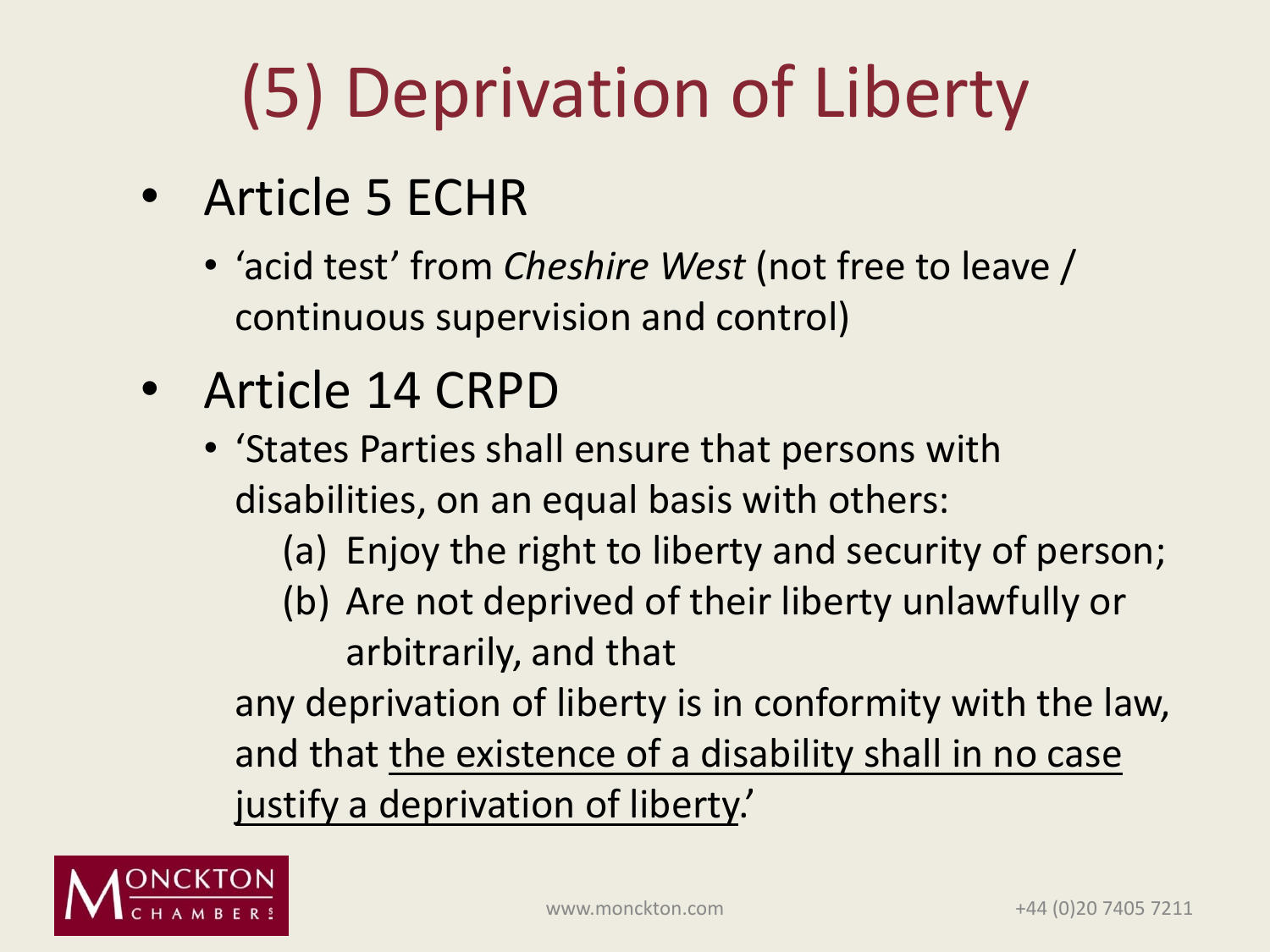## DoL and disabled young people

- Parents can give consent to what would otherwise be a deprivation of liberty for a child under 16 (Re D, High Court)
- Parents can give consent to what would otherwise be a deprivation of liberty for a 16 or 17 year old (Re D, Court of Appeal)
- A local authority cannot consent to what would otherwise be a deprivation of liberty for a child in its care (Re AB)
- Process guidance Re A-F (Children)

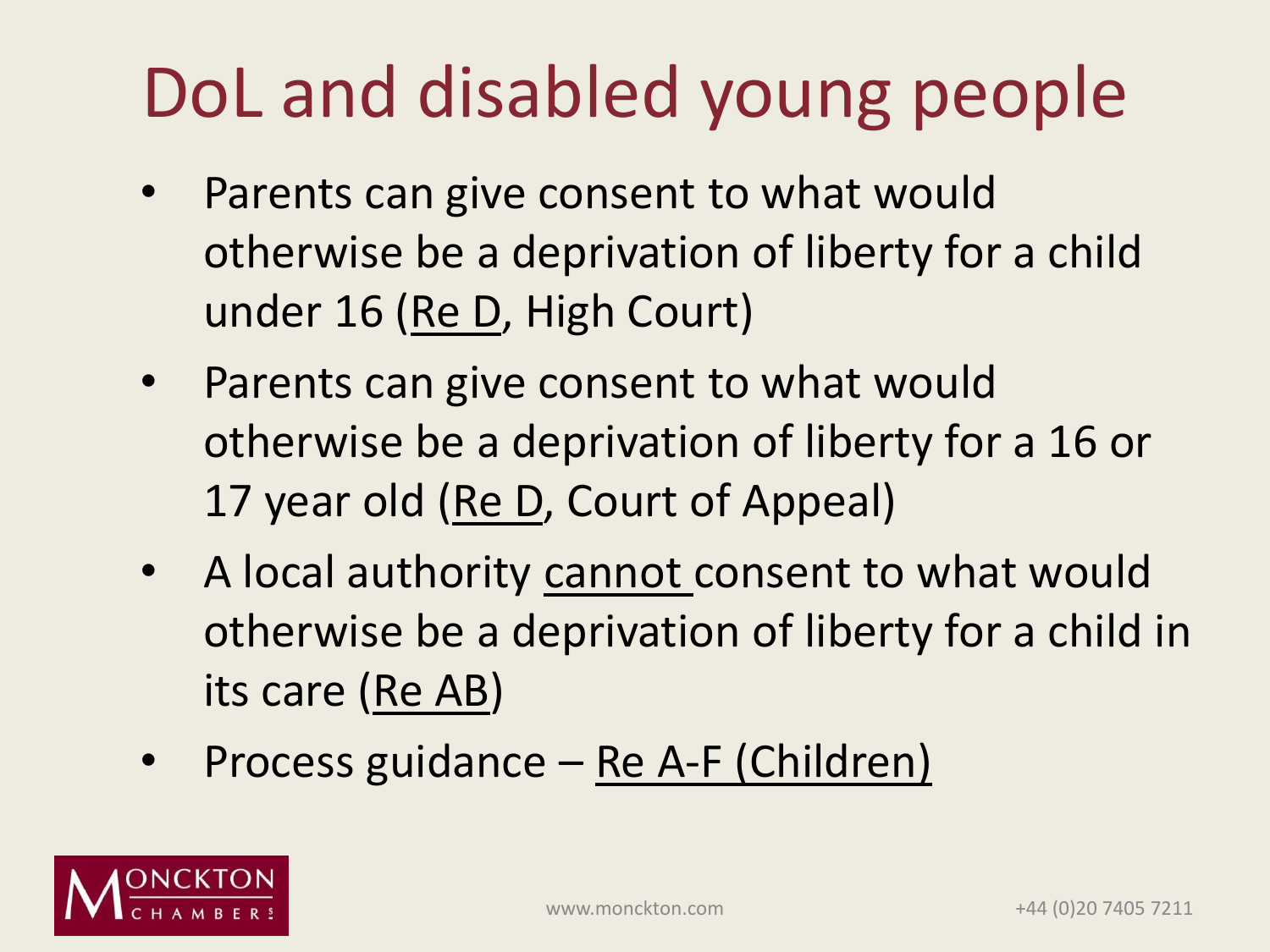## (6) Socio-economic rights

#### Right to education

- Article 2 of the First Protocol ('A2P1') ECH
	- 'No person shall be denied the right to education'
- Article 28 CRC
	- 'on the basis of equal opportunity'
- Article 24 CRPD
	- 'States Parties shall ensure an inclusive education system at all levels and lifelong learning…'

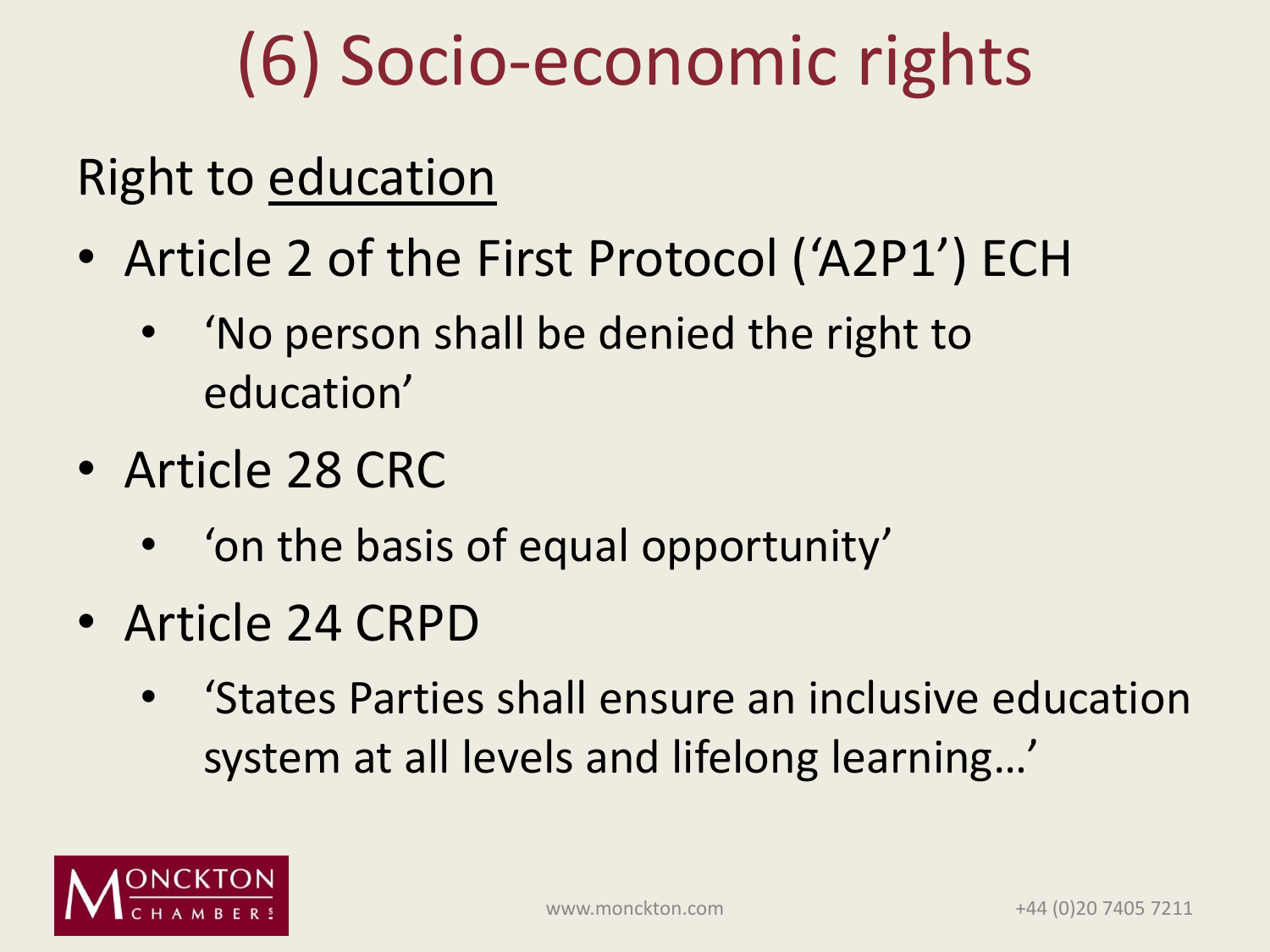#### Socio-economic rights

#### Right to health

- Article 24 CRC
	- 'States Parties recognize the right of the child to the enjoyment of the highest attainable standard of health...'
- Article 25 CRPD
	- 'States Parties recognize that persons with disabilities have the right to the enjoyment of the highest attainable standard of health without discrimination on the basis of disability.'

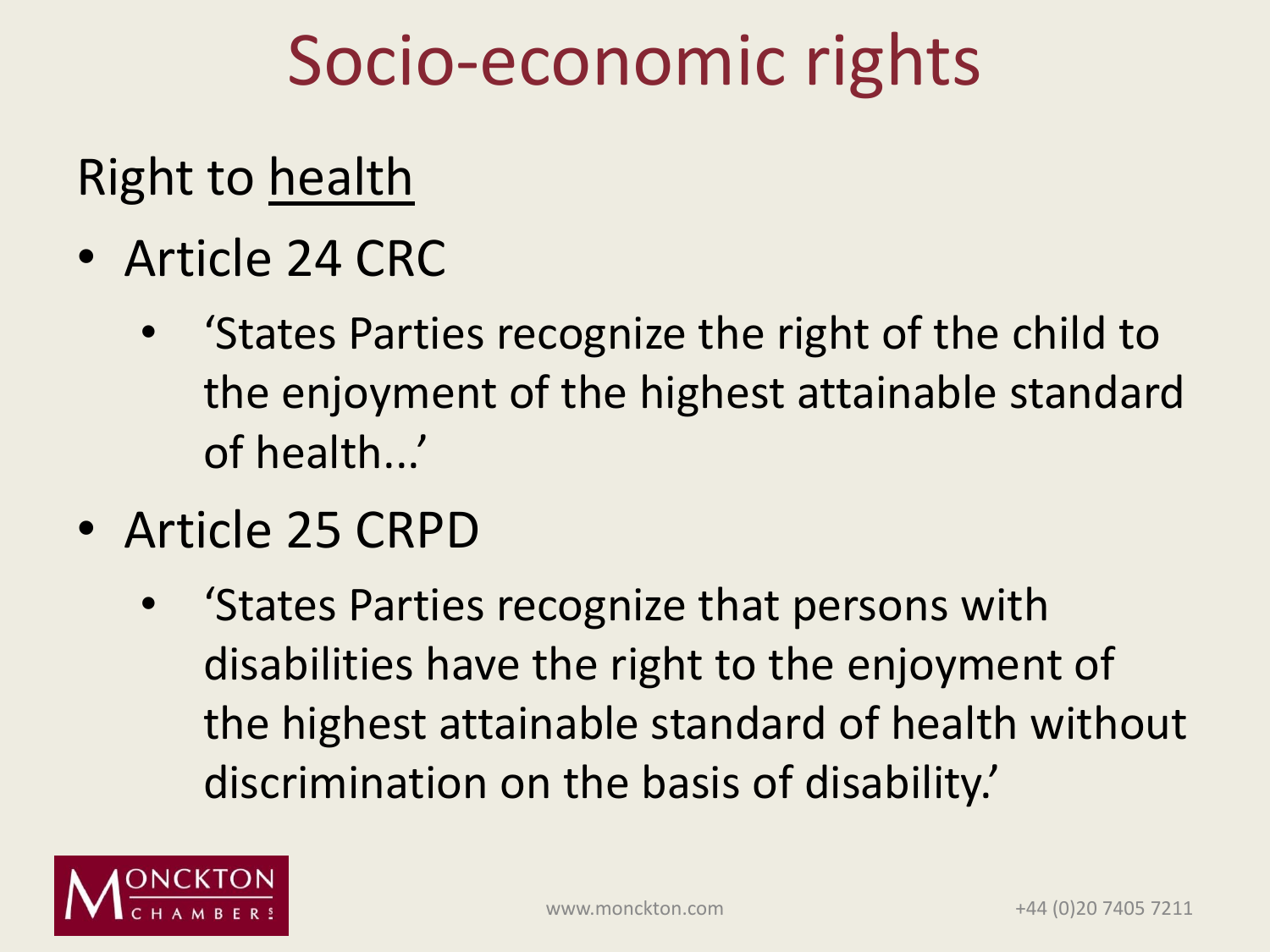### Socio-economic rights (?)

#### Right to leisure and play

- Article 31 CRC
	- 'States Parties recognize the right of the child to rest and leisure, to engage in play and recreational activities appropriate to the age of the child and to participate freely in cultural life and the arts.

States Parties shall...encourage the provision of appropriate and equal opportunities for cultural, artistic, recreational and leisure activity'

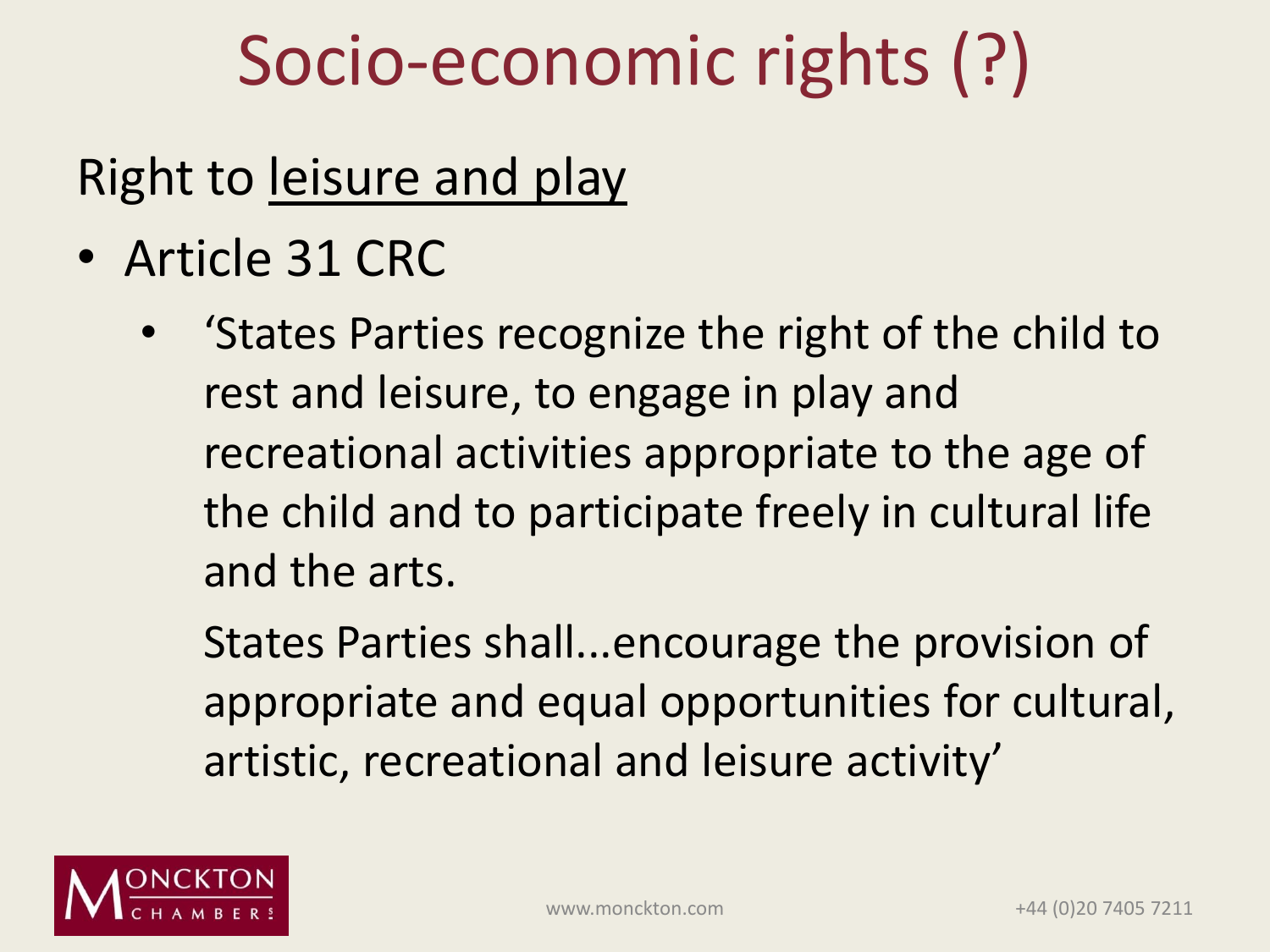## Socio-economic rights (?)

#### Right to independent living/community inclusion

- Article 19 CRPD
	- 'States Parties...recognize the equal right of all persons with disabilities to live in the community, with choices equal to others, and shall take effective and appropriate measures to facilitate full enjoyment by persons with disabilities of this right and their full inclusion and participation in the community'
	- See specific obligations in Art 19(a), (b) and (c)